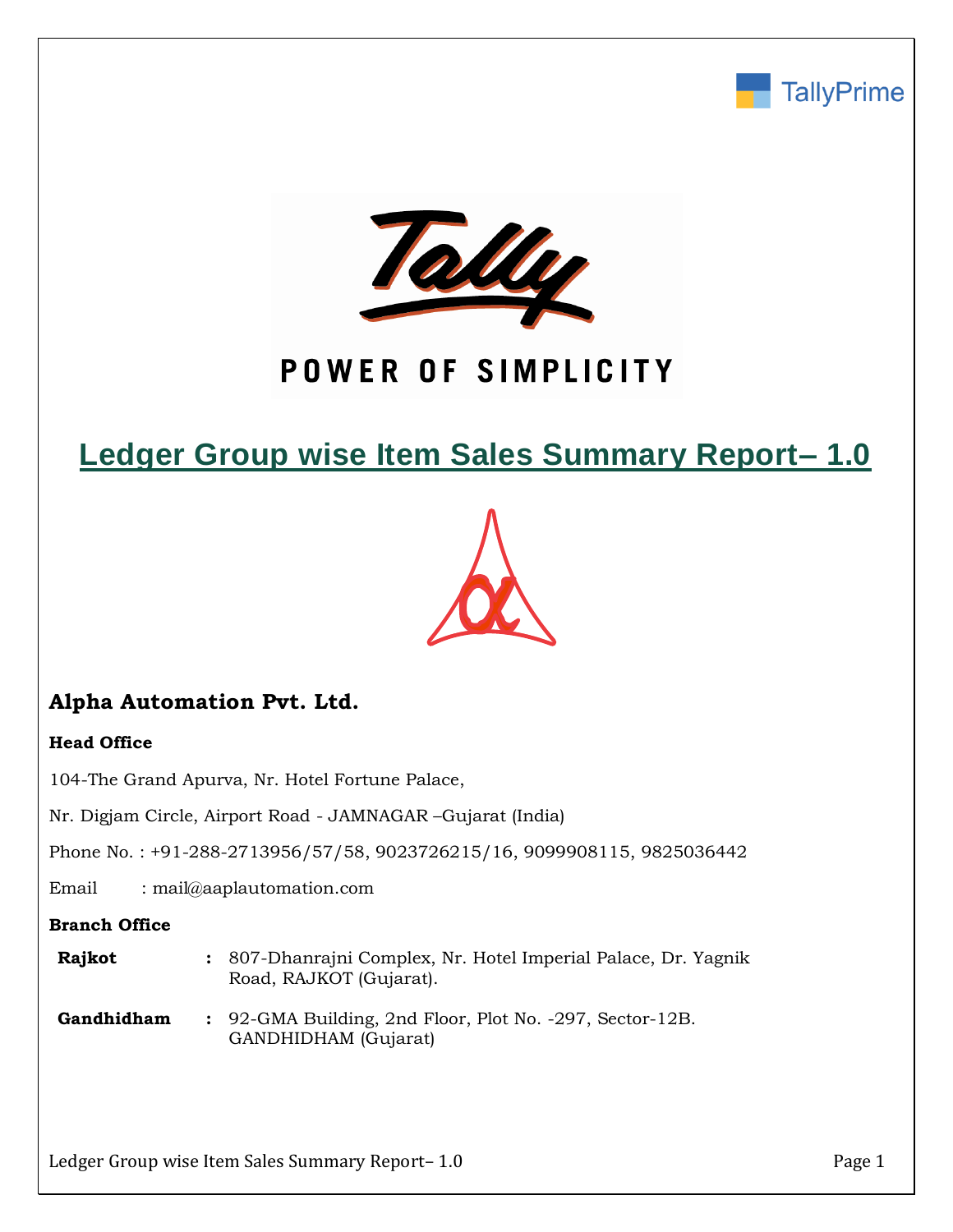

© 2020 Alpha Automation Pvt. Ltd. All rights reserved.

Tally, Tally 9, Tally9, Tally.ERP, Tally.ERP 9, Shoper, Shoper 9, Shoper POS, Shoper HO, Shoper 9 POS, Shoper 9 HO, TallyDeveloper, Tally.Server 9, Tally Developer, Tally. Developer 9, Tally.NET, Tally Development Environment, TallyPrime, TallyPrimeDeveloper, TallyPrime Server, Tally Extender, Tally Integrator, Tally Integrated Network, Tally Service Partner, TallyAcademy & Power of Simplicity are either registered trademarks or trademarks of Tally Solutions Pvt. Ltd. in India and/or other countries. All other trademarks are properties of their respective owners.

Version: Alpha Automation Pvt. Ltd. / Ledger Group wise Item Sales Summary Report/1.0/ Oct-2020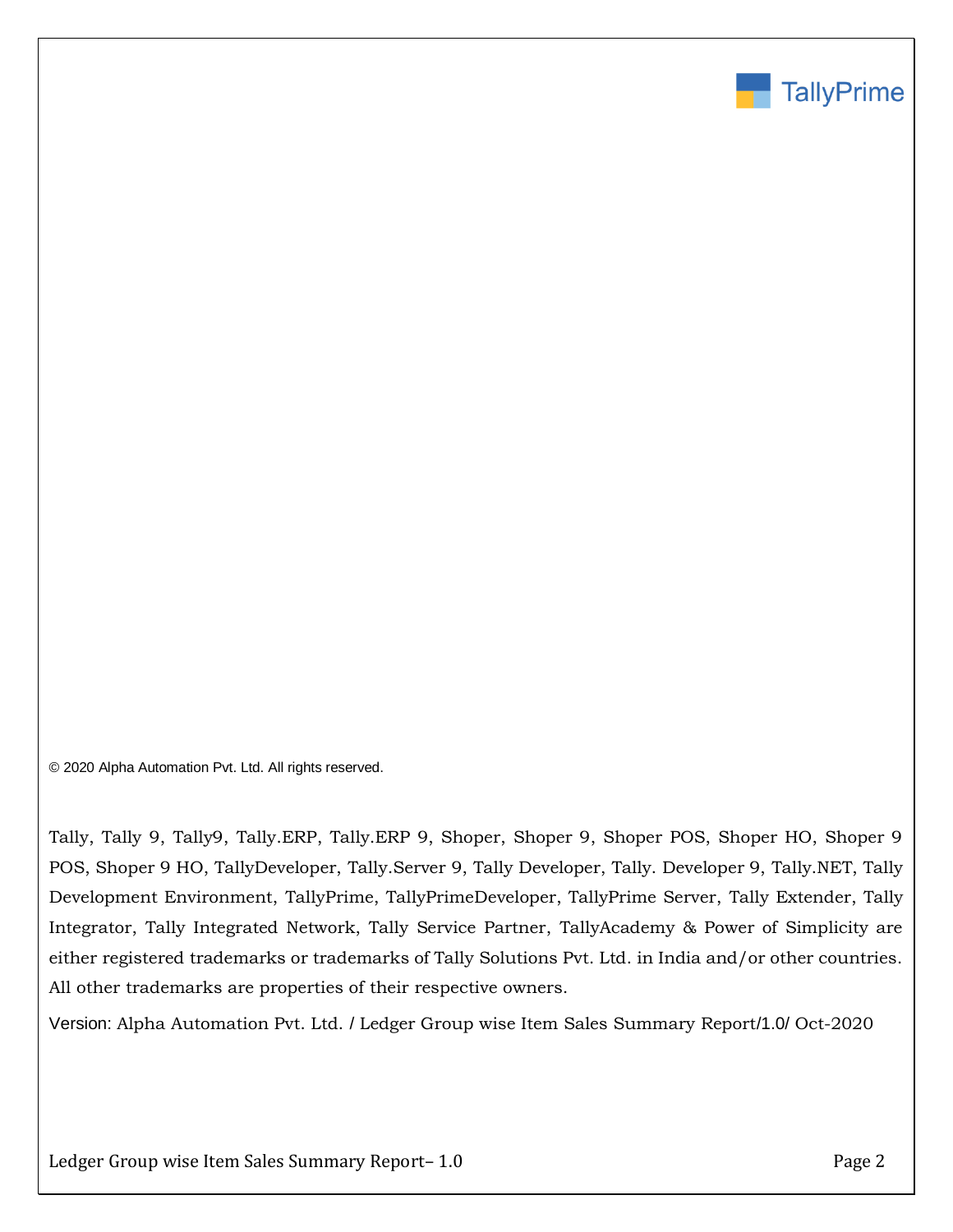

# **Ledger Group wise Item Sales Summary**

## **Report– 1.0**

## **Introduction**

- With this add-on, User can generate Ledger Group wise Item Sales Summary Report.
- User can select Specific Group and Filter the Report based on Selected Group.

### **Benefits**

- This Report helps the user to Analyze Item Specific Sales in Various Ledger Group.
- Report displays Item Wise Total Sales Qty and Amount Ledger Group Wise.

### **What's New?**

Compatible with Tally Prime

**Important!** Take back up of your company data before activating the Add-on.

Once you try/purchase an Add-on, follow the steps below to configure the Add-on and use it.

### **Installation**

- 1. Copy the TCP file in TallyPrime Folder.
- 2. Gateway of Tally  $\rightarrow$  F1 (Help)  $\rightarrow$  TDL & Add-on  $\rightarrow$  F4 (Manage Local TDL)  $\rightarrow$  Select Yes in Load TDL on Startup and give the file name of TCP File. After pressing the Enter Key will show TDL Status which should be as Loaded.

#### **System requirements:**

No additional hardware / software infrastructure is required for executing and operation this applications module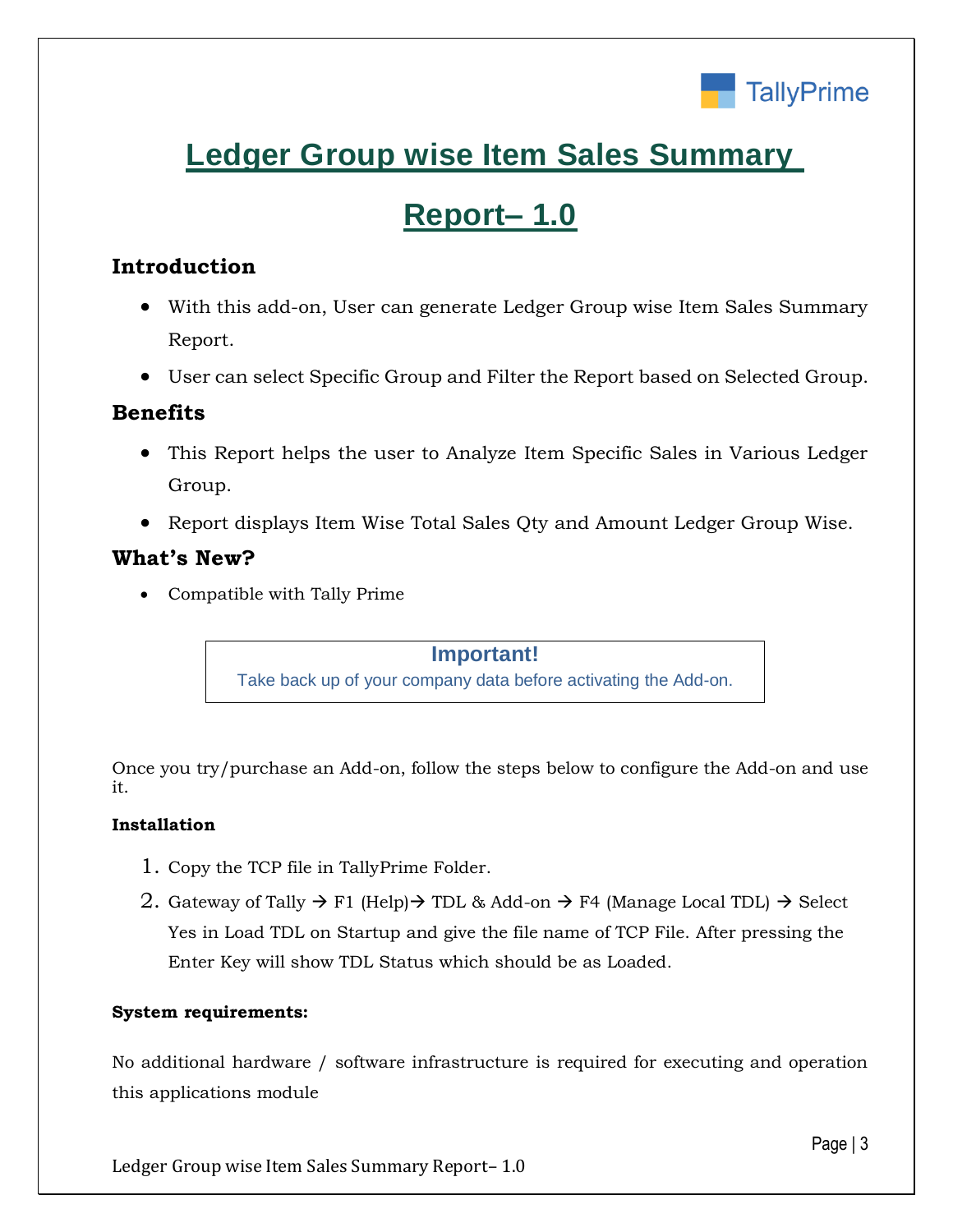

### **1. Activate the Add-on.**

#### *For TallyPrime Release 1.0*

Go to Gateway of Tally → F1: Help → TDL & Add-On → F6: Add-On Features. Alternatively, you may press **CTRL + ALT + T** from any menu to open TDL Management report and then press **F6: Add-On Features**

 Set "**Yes**" to the option **"Enable Ledger Group wise Item Sales Summary Report?"**

**Add-On Features** 

Enable Ledger Group wise Item Sales Summary Report ? Yes

Accept ?

Yes or No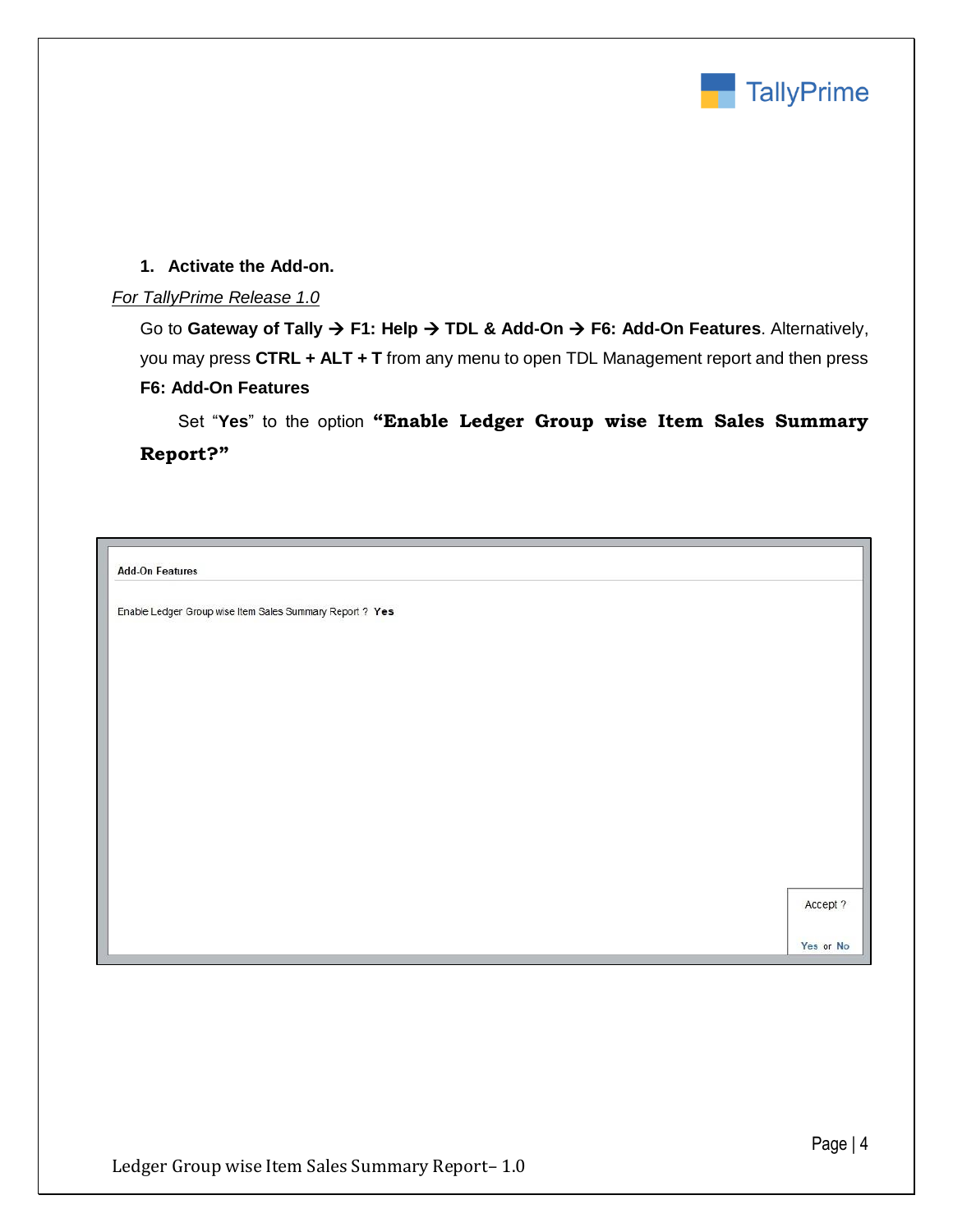

### **Detailed User Guide:**

## **1. Gateway of Tally → Display More Reports → Inventory Books**

|              | Gateway of Tally<br>Display More Reports    |
|--------------|---------------------------------------------|
|              | <b>Inventory Books</b>                      |
|              | <b>SUMMARY</b>                              |
|              | <b>Stock Item</b>                           |
| <b>BAtch</b> |                                             |
|              | Godowns                                     |
|              | <b>Stock Group Summary</b>                  |
|              | StoCk Category Summary                      |
|              | <b>REGISTERS</b>                            |
|              | Sales Orders Book                           |
|              | Purchase Orders Book                        |
|              | Delivery Note Register                      |
|              | <b>Receipt Note Register</b>                |
|              | STock Transfer Journal Register             |
|              | <b>Physical Stock Register</b>              |
|              | Ledger Group wise Item Sales Summary Report |
|              |                                             |
|              |                                             |
| Quit         |                                             |
|              |                                             |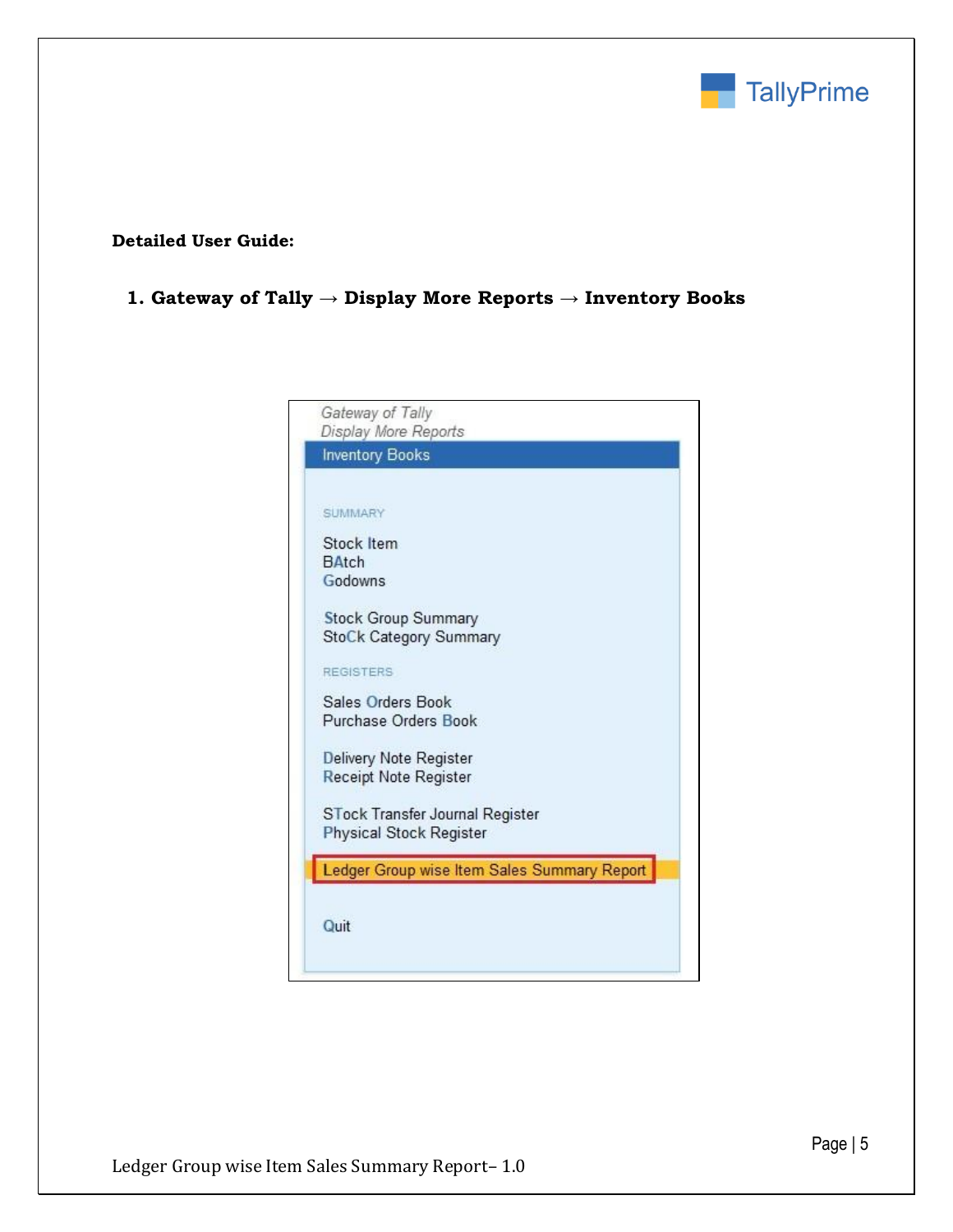

## **2. Ledger Group Wise Item Sales summary Report as shown below:**

| Ledger Group wise Item Sales Summary Report<br><b>Alpha Infotech</b><br>X F2: Period |                             |                    |                   |                       |
|--------------------------------------------------------------------------------------|-----------------------------|--------------------|-------------------|-----------------------|
| Ledger Group wise Item Sales Summary Report                                          |                             |                    |                   | 1-Apr-20 to 31-Mar-21 |
| <b>Group Name</b>                                                                    |                             | <b>Particulars</b> | Total<br>Quantity | <b>Total Amount</b>   |
|                                                                                      |                             |                    |                   |                       |
| <b>Rajkot Debtors</b>                                                                | <b>Mouse</b>                |                    | 4 Pcs             | 4,000.00              |
| <b>Raikot Debtors</b>                                                                | <b>RTGS Customization</b>   |                    | 2 Nos             | 4.000.00              |
| Rajkot Debtors                                                                       | <b>KDK Spectrum Diamond</b> |                    | 4 Nos             | 8.000.00              |
| Rajkot Debtors                                                                       | <b>Tally Silver</b>         |                    | 1 Nos             | 2,500.00              |
| Rajkot Debtors                                                                       | Zen Auditor                 |                    | 1 Nos             | 2,000.00              |
| <b>Sundry Debtors</b>                                                                | Alpha App                   |                    | 3 Nos             | 30,000.00             |
| <b>Sundry Debtors</b>                                                                | Invoice Customization       |                    | <b>104 Nos</b>    | 39,600.00             |
| <b>Sundry Debtors</b>                                                                | <b>Tdl Customization</b>    |                    | <b>407 Nos</b>    | 1,10,000.00           |
| <b>Sundry Debtors</b>                                                                | <b>Brass Pin</b>            |                    | 7 Nos             | 9.960.00              |
| <b>Sundry Debtors</b>                                                                | Printer                     |                    | 12 Nos            | 24,000.00             |
| <b>Sundry Debtors</b>                                                                | <b>Biz Mobile App</b>       |                    | 2 Nos             | 12,000.00             |
| <b>Sundry Debtors</b>                                                                | <b>RTGS Customization</b>   |                    | 2 Nos             | 7,200.00              |
| <b>Sundry Debtors</b>                                                                | Norton Antivirus            |                    |                   |                       |
| <b>Sundry Debtors</b>                                                                | Quick Heal                  |                    | 3 Nos             | 14,000.00             |
| <b>Sundry Debtors</b>                                                                | Tally Addon Customize       |                    | 5 Nos             | 19,000.00             |
| <b>Sundry Debtors</b>                                                                | Tally ERP9 Gold             |                    | 3 Nos             | 45,000.00             |
| Sundry Debtors                                                                       | <b>KDK Spectrum</b>         |                    | 10 Nos            | 62,000.00             |
| Sundry Debtors                                                                       | Keyboard                    |                    | 3 Pcs             | 3,000.00              |
| <b>Sundry Debtors</b>                                                                | Sms Counter                 |                    | 4 Nos             | 32,000.00             |
| <b>Sundry Debtors</b>                                                                | Mouse                       |                    | $(-)16$ Pcs       | 24,000.00             |
| <b>Sundry Debtors</b>                                                                | <b>TDL App</b>              |                    | 6 Nos             | 46,000.00             |
| <b>Sundry Debtors</b>                                                                | Kdk Single User             |                    | 2 Nos             | 10,000.00             |
| <b>Sundry Debtors</b>                                                                | Tally Invoice Addon         |                    | 0 Nos             |                       |
| <b>Sundry Debtors</b>                                                                | <b>Kdk Multiuser</b>        |                    | 2 Nos             | 10,000.00             |
| Sundry Debtors                                                                       | HP Laptop                   |                    | 11 Nos            | 1,65,700.00           |
| <b>Sundry Debtors</b>                                                                | Any Desk                    |                    | $(-)14$ Nos       | 1,49,878.00           |
| <b>Sundry Debtors</b>                                                                | Kdk 50 User                 |                    | 1 Nos             | 5,000.00              |
| <b>Sundry Debtors</b>                                                                | <b>Tally Addons</b>         |                    | 2 Nos             | 2,000.00              |
| <b>Sundry Debtors</b>                                                                | <b>Tally Silver</b>         |                    | $(-)2$ Nos        | 6,000.00              |
| <b>Sundry Debtors</b>                                                                | Dell Laptop                 |                    | 2 Nos             | 20,000.00             |
|                                                                                      | Assemble P7                 |                    | 2 Pcs             | 4,000.00              |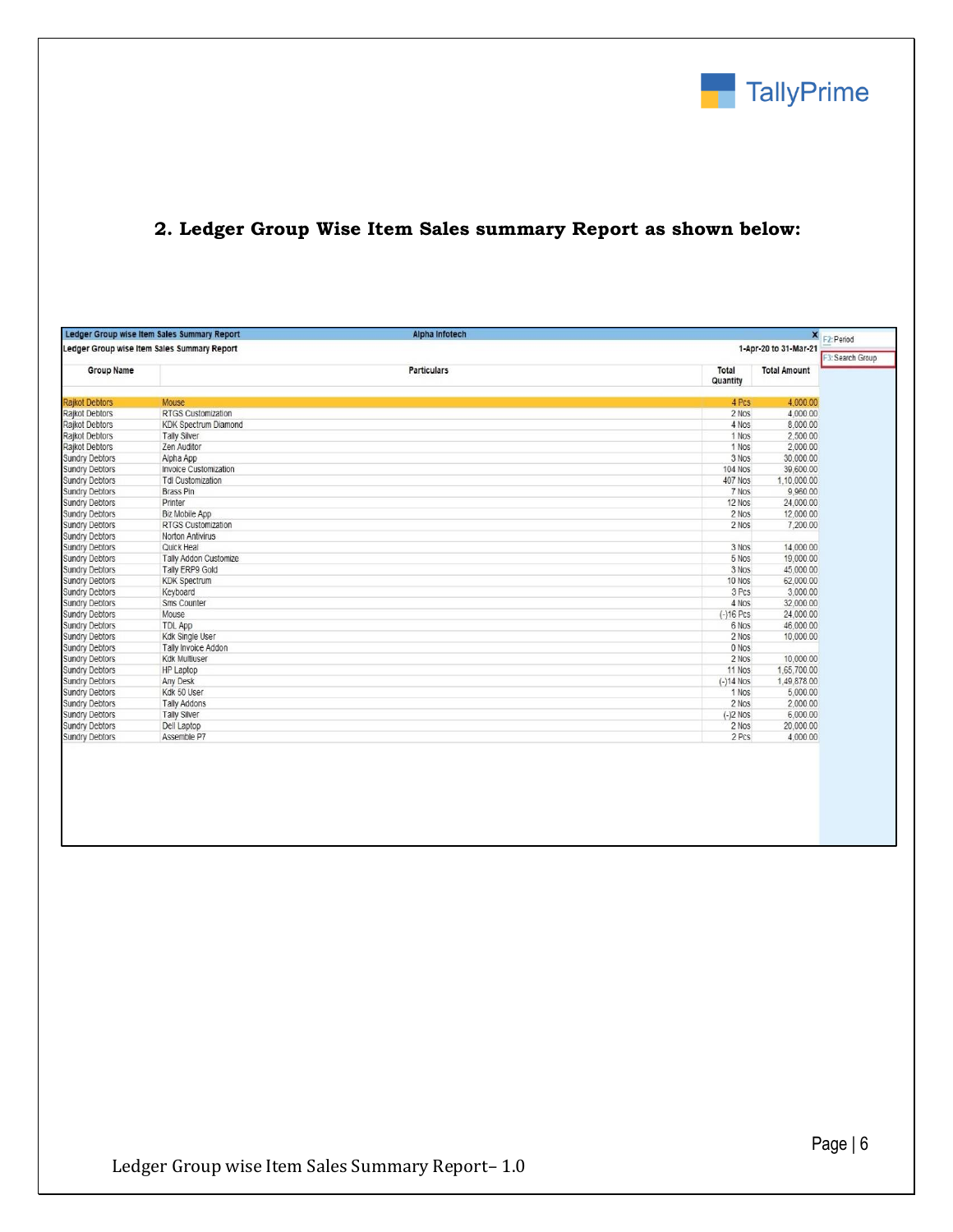

## **3. Search Group wise (F3) as shown below:**

| <b>Group Reports</b> | None                                                           |
|----------------------|----------------------------------------------------------------|
| Rajkot               | • None                                                         |
|                      | <b>Rajkot Debtors</b><br><b><i>CONTRACTORY CONTRACTORY</i></b> |

## **4. Specific Ledger Group Wise Item Sales Summary Report as shown below:**

| Ledger Group wise Item Sales Summary Report<br>Alpha Infotech        |                      |             |                   |                     | X F2: Period     |
|----------------------------------------------------------------------|----------------------|-------------|-------------------|---------------------|------------------|
| Ledger Group wise Item Sales Summary Report<br>1-Apr-20 to 31-Mar-21 |                      |             |                   |                     |                  |
| Group Name                                                           |                      | Particulars | Total<br>Quantity | <b>Total Amount</b> | F3: Search Group |
| Rajkot Debtors                                                       | Mouse                |             | 4 Pcs             | 4,000.00            |                  |
| Rajkot Debtors                                                       | RTGS Customization   |             | $2$ Nos           | 4,000.00            |                  |
| Rajkot Debtors                                                       | KDK Spectrum Diamond |             | 4 Nos             | 8,000.00            |                  |
| Rajkot Debtors                                                       | Tally Silver         |             | 1 Nos             | 2,500.00            |                  |
| Rajkot Debtors                                                       | Zen Auditor          |             | 1 Nos             | 2,000.00            |                  |
|                                                                      |                      |             |                   |                     |                  |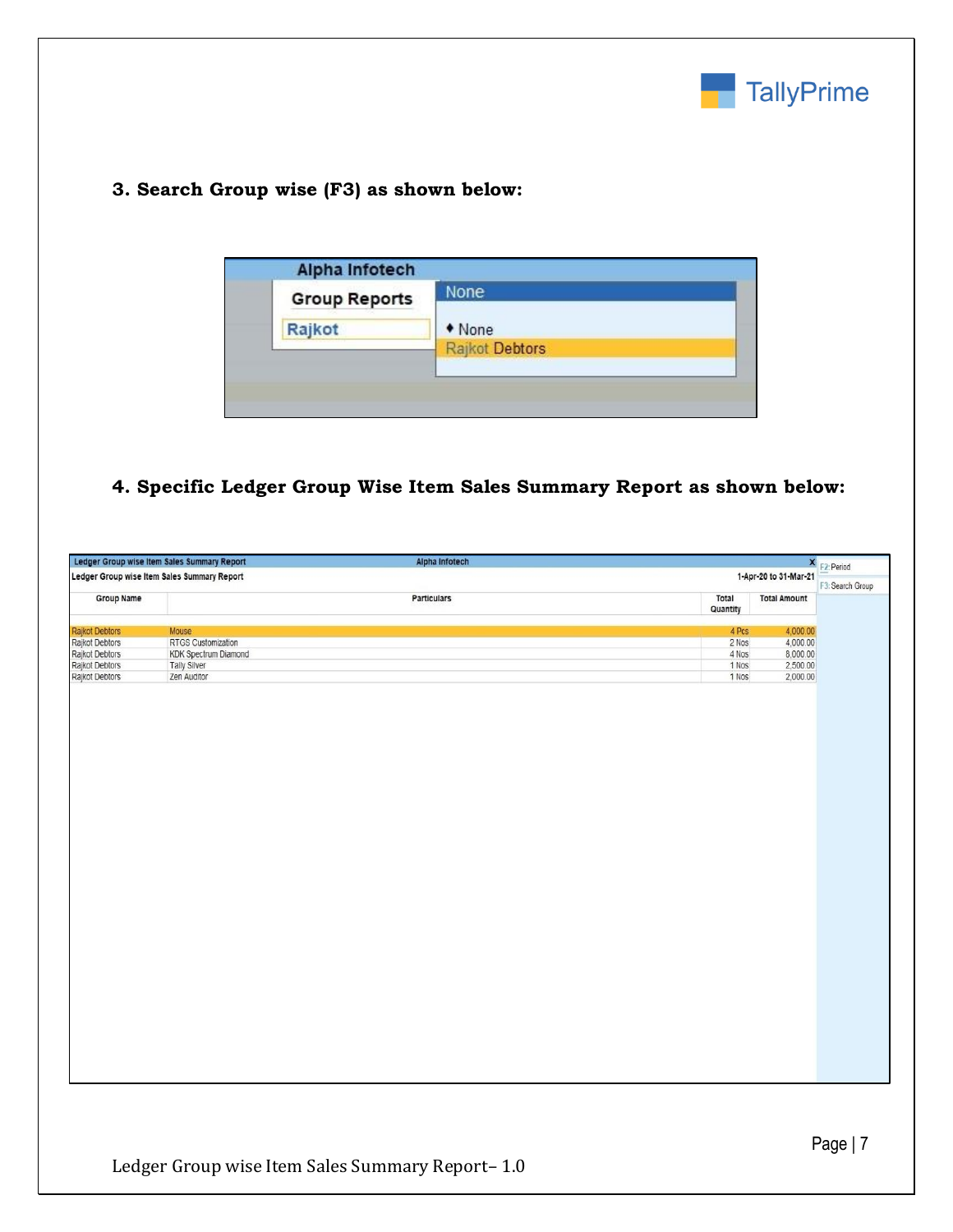

## FAQ

#### **Which version/release of TallyPrime does the add-on support?**

This add-on will work only from Tally Prime Release 1.0 onwards.

#### **How will I get support for this add-on?**

For any functional support requirements please do write to us on mail@aaplautomation.com or call us at +91-288-2713956/57/58, +91-9023726215/16, 9099908115, 9825036442.

## **If I need some enhancements / changes to be incorporated for the add-on, whom should I contact?**

Please to write to us on mail@aaplautomation.com with your additional requirements and we will revert to you in 24 hours.

#### **Will new features added be available to us?**

We offer one year availability of all support and new features free of cost. After one year, nominal subscription cost will be applicable to you to continue to get free support and updates.

#### **What will happen after one year?**

There is no fixed annual charge to be payable mandatory. However if any changes are required in our Add-On to make compatible with New Release of TallyPrime then the modification Charges will be applied.

#### **I am using a multi-site. Can I use the same Add-on for all the sites?**

No, one Add-on will work only for 1 site. You need to purchase again if you want to use the same Add-on for more sites.

#### **TDL Management screen shows errors with the Add-on. What do I do?**

Check whether the error is because of the Add-on or because of clashes between 2 TDLs (An add-on is also a TDL). In case of clashes, disable one or more TDLs and check which TDL has the error. If the Add-on has a problem, you can report it to us.